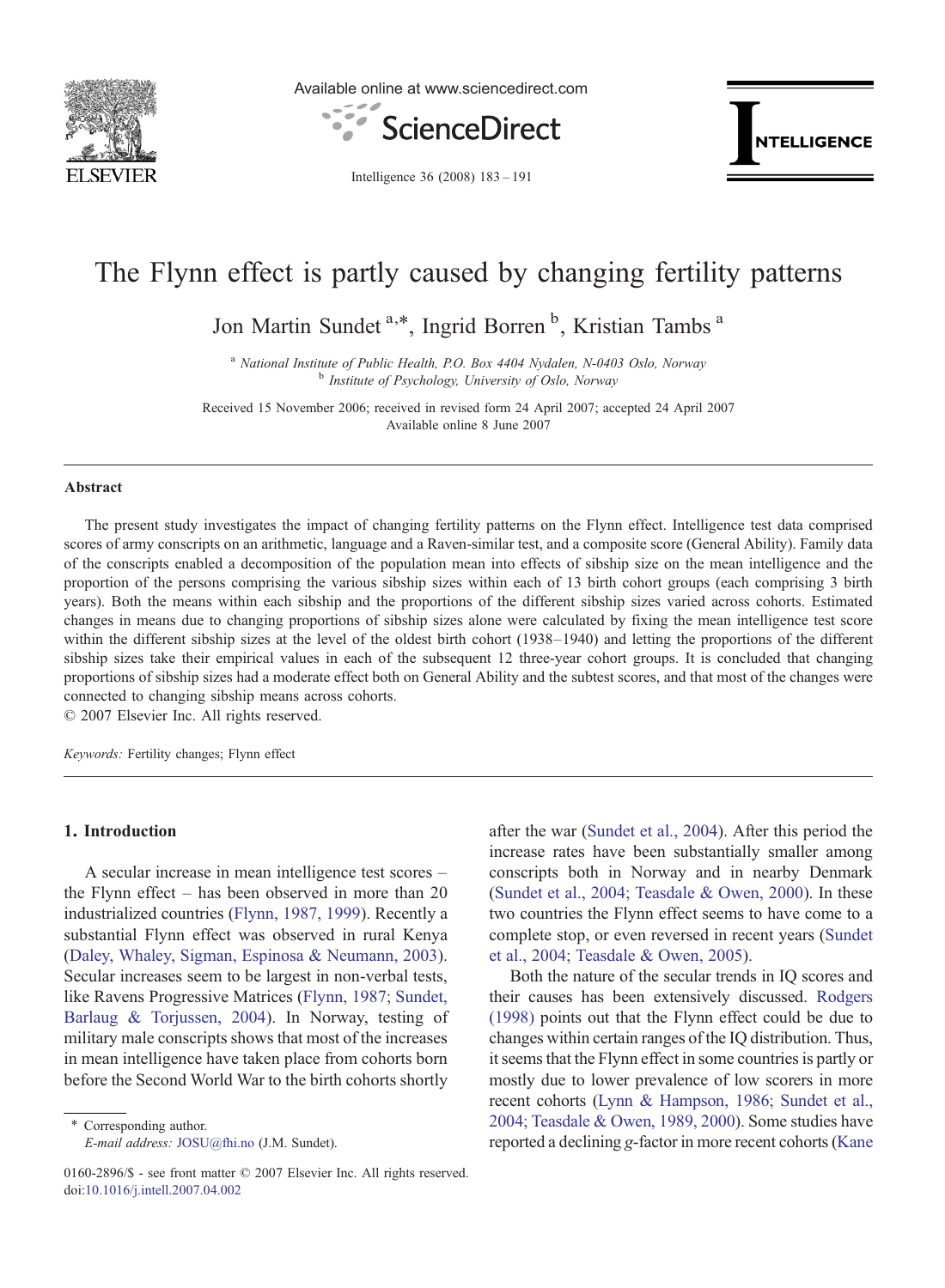[& Oakland, 2000; Lynn & Cooper, 1993; Sundet et al.,](#page-8-0) [2004\)](#page-8-0). [Wicherts, Dolan, Hessen, Oosterveld, van Baal,](#page-8-0) [Boomsma and Span \(2004\)](#page-8-0) analyzed several data sets and found indications of lacking factorial stability across cohorts. These findings certainly complicate the interpretation of the Flynn effect, because changes in mean intelligence test scores across cohorts may partly be due to changes in different underlying constructs.

Doubts about the validity of intelligence test scores as indicators of "real" intelligence have been voiced from time to time (e.g. [Flynn, 1987](#page-7-0)). This is a difficult question, but some studies indicate that the Flynn effect has been accompanied by "real world" indications of rising population intelligence [\(Howard, 1999, 2001](#page-8-0)).

Although a lot of potential causes of the Flynn effect, e.g. nutrition, education, and access to mass media have been widely discussed (cf. [Neisser, 1998](#page-8-0)), there are still others to investigate more thoroughly. [Rodgers \(1998\)](#page-8-0) pointed out that our knowledge about the occurrence or non-occurrence of a Flynn effect in subgroups is insufficient. [Zajonc and Mullally \(1997\)](#page-8-0) called attention to the potential utility of studying changes of family configurations across generations. This possibility arises because there is a connection between family size and intelligence. Two factors connected to family size might be considered. One of them is the well-documented negative correlation between sibship size and intelligence test scores ([Belmont](#page-7-0) [& Marolla, 1973\)](#page-7-0). The other is the alleged effect of birth rank order on intelligence test scores [\(Zajonc, 1976;](#page-8-0) [Zajonc & Mullally, 1997](#page-8-0)). The empirical status of the birth order effect on intelligence is at present unclear. Recently, it has been argued that the birth order effect on intelligence is a myth created by inadequate study designs [\(Rodgers,](#page-8-0) [Cleveland, Van den Oord, & Rowe, 2000\)](#page-8-0). The birth order effect issue may be clarified by future meta-analytic studies addressing important methodological concerns like selection problems, cross-sectional versus longitudinal designs, and sample size. In the present paper we have decided to use sibship size as the main analytical unit.

Two possible factors connected to sibship size may contribute to the Flynn effect; changes of the mean intelligence within sibships across cohorts, and cohort changes of the relative number of persons comprising the various sibship sizes. This can be seen by considering a hypothetical population where the sibship sizes range from singletons to families comprising 5 siblings, with 20% of the persons belonging to each of the sibship sizes at a given time. The IQ means decrease by 2.5 IQ points across sibship sizes, ranging from 105 for singletons to 95 for persons in 5-sibships. If the mean IQ's within each sibship size and the proportions of the different sibship sizes remain constant over time, no Flynn effect will be seen in

our hypothetical population (the aggregated population mean, calculated as  $105 * 0.2 + 102.5 * 0.2 + 100 * 0.2 +$  $97.5 * 0.2 + 95 * 0.2$ , will remain at 100 IQ points). However, consider that the mean IQ's within sibship sizes remain constant over time, whereas the relative proportions of the different sibship sizes vary over time. Say that the proportion of singletons increases from 20% at time 1 to 40% at time 2, the proportion of persons comprising 2-sibships changes from 20% to 30%, 3 sibships from 20% to 15%, 4-sibships from 20% to 10%, and 5-sibships from 20% to 5%. The population mean will then change from 100 at time 1 to 102.25 at time 2  $(105 * 0.40 + 102.5 * 0.30 + 100 * 0.15 + 97.5 * 0.10 +$  $95*0.05$ ). In this hypothetical case, a Flynn effect has been produced by changing proportions of sibship sizes alone, without any changes within the subgroups of different sibship sizes. A similar change could be produced by changing IQ means within each sibship size without any proportion changes. Thus, if the proportions remained constant over all sibships, but the mean increased by 2.25 IQ points in all sibship sizes from time 1 to time 2 the population mean would also be 102.25, i.e. identical to the population mean in the first case.

The interpretations of the increase of the population mean IQ in these two cases would obviously be very different. This reasoning indicates that it might be reasonable to distinguish two broad classes of causes of the Flynn effect: Factors that cause generational changes within subgroups (and the population mean), and on the other hand, population mean changes caused by changing proportions of these subgroups in the population. Actually, it is quite tempting to consider changes in observed means not apparent in subgroups but only due to changing proportion of these subgroups as aggregation artifacts, and that a "real" Flynn effect is the change in observed means after the effect of proportion changes has been removed. It is therefore of considerable interest and importance to clarify the relative importance of the effect of fertility changes and changes of the means within sibship sizes over time.

There are few studies directly concerned with estimating the effects of fertility changes. [Zajonc \(1976\)](#page-8-0) argued that changing family configuration might affect the population mean scores of cognitive abilities tests. [Alwin \(1991\)](#page-7-0) investigated the reasons for declining verbal SAT scores in the US, and did not find any evidence indicating effects of changing family configuration. The aim of the present paper is to investigate the relative contribution of fertility changes and increasing IQ means within sibship sizes to the Flynn effect in the intelligence test scores of Norwegian conscripts (mostly males) in the birth cohorts from 1938 to 1985.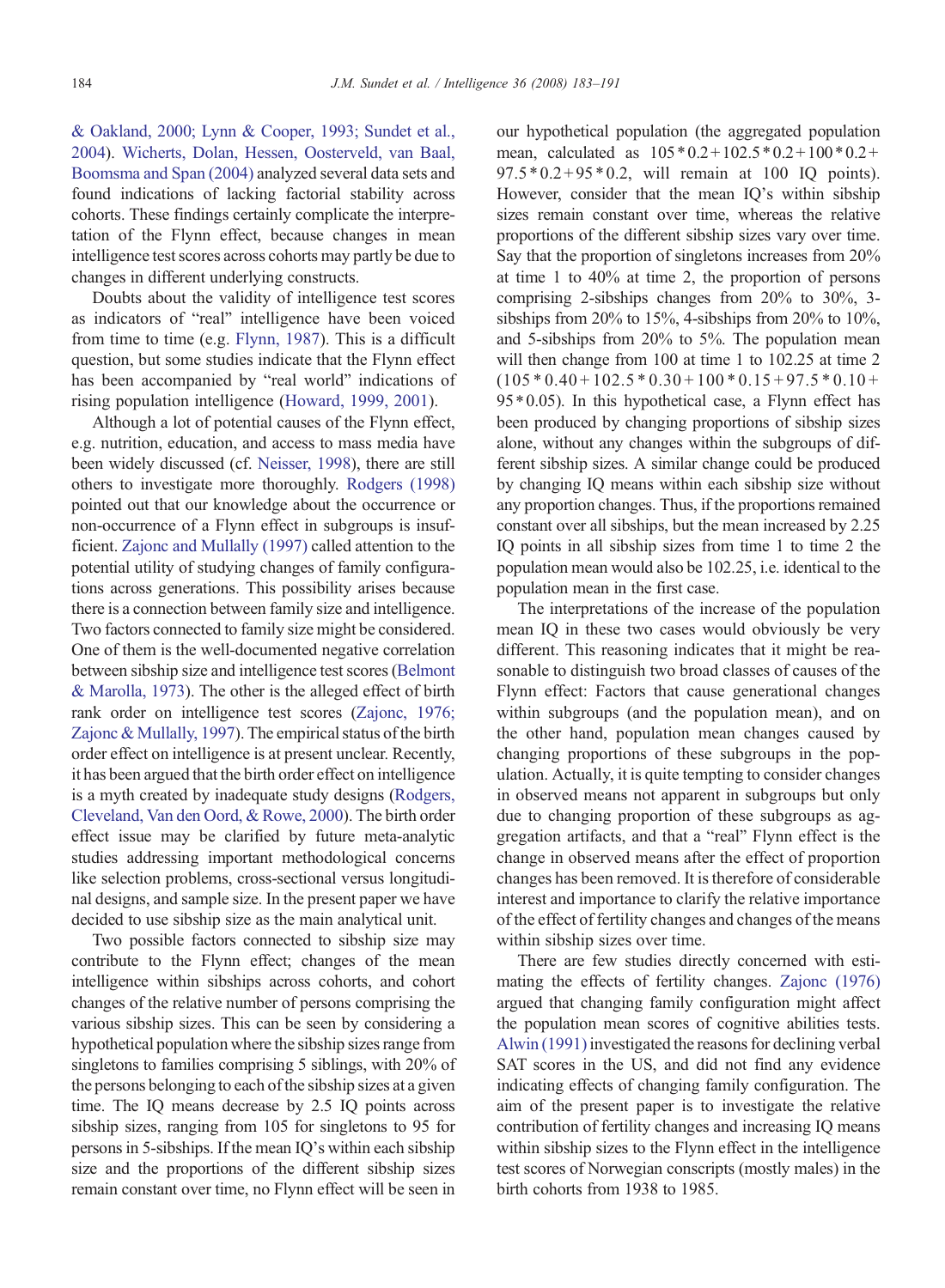### 2. Materials and methods

In Norway, military service is compulsory for every able young man. Before they enter the service the young men are required to meet before a draft board where their medical and psychological suitability, including intellectual ability, for military service are assessed. A great majority of the men meeting before the draft board (about 95%) are examined between their 18th and 20th birthdays. Physically or psychologically disabled are exempted from these investigations. Also, seamen and others being abroad at the normal conscript age are normally exempted. Females may meet on a voluntary basis.

## 2.1. Test materials

Intelligence test data comprised scores on three speeded subtests (Arithmetic, Word Similarities and Figures) and a composite score (General Ability) in stanine units  $(M=5, SD=2)$ . General Ability scores were obtained by transforming the raw scores on each subtest in a standardization sample into normally distributed F-scores, and subsequently transformed into stanine scores. The Arithmetic test, presented in prose, purports to measure arithmetic and elementary algebraic ability but also logical reasoning ability, and is quite similar to the Arithmetic test in the Wechsler Adult Intelligence Scale (WAIS). The Word Similarities test (similar to the Vocabulary test in WAIS) is a synonym test. The Figures test was constructed to be very similar to Raven Progressive Matrices. The test– retest reliabilities of Arithmetic, Figures and Word Similarities as calculated from a sample ( $N \approx 800$ ) in the mid 1950's were .84, .72 and .90, respectively. Alpha coefficients of Arithmetic, Figures and Word Similarities calculated for the draft cohorts 1993–2002 were .81, .80 and .90, respectively [\(Sundet et al., 2004](#page-8-0)). In a smallish sample  $(N= 48)$ , the correlation between General Ability and the WAIS IQ has been found to be .73, with time spans between the two tests varying from two to 25 years ([Sundet, Tambs, Harris, Magnus](#page-8-0) [& Torjussen, 2005](#page-8-0)).

The contents of the Figures and Word Similarities tests were unchanged over the period of the present study. The Arithmetic test was slightly modified in 1963. This change was mainly a modernization of some of the items.

The intercorrelations between the tests were in the .50's to .60's. The factor loadings were quite similar, but largest for the Word Similarities test and smallest for the Figures test.

# 2.2. Scales and norms

Intelligence data partly comprised General Ability scores in stanine units and partly subtest scores in raw score units and/or scaled scores. The norms for calculating the General Ability scores were originally constructed in 1954. They were changed in 1963, and these norms were identical to the 1954 norms except that they were stricter for the Arithmetic subtest. [Sundet et al.](#page-8-0) [\(2004\)](#page-8-0) estimated that this change corresponded to around 6.3 IQ points on the Arithmetic subtest. The whole battery was renormed in the mid 1970's and the new norms were fully implemented in 1980. In the present paper we have scaled all the General Ability scores according to the norms from 1954. General Ability scores calculated according to the 1963 norms have been elevated by 2.1 IQ units (6.3/3), and 9.6 IQ points have been added to the General Ability scores calculated according to the 1980 norms  $(2.1 + 7.5)$ .

Raw scores on the Figures and Word Similarities subtests were scaled directly into stanine scores according to the norms from 1954. Scaled scores on the Arithmetic test were obtained by adding 6.3 IQ unit equivalents to the scores calculated from the 1963 norms for this test. In two cases (the 1958 and 1959 draft cohorts) the scores were given in accordance with norms from 1961 that have been unavailable to us. In the 1957 draft cohort both raw scores and scaled scores according to the 1961 norms were available. Comparing the scaled scores calculated from the raw scores according to the 1954/1961 norms with the scores given according to the 1961 norms, it was possible to estimate the 1954 score equivalents in the data sets from the draft cohorts in 1958 and 1959. All the intelligence test scores have been transformed into the more common IQ units relative to  $M=100$  and SD = 15 according to the norms from 1954. (A more complete description of the scaling procedures may be found in [Sundet et al., 2004](#page-8-0)).

#### 2.3. Subjects and data

General Ability data in stanine units were retrieved for the draft cohorts 1969–2003 ( $\approx$  birth cohorts 1950– 1985). Subtest data were available for a substantial subset of the draft cohorts 1993–2003. Data from the draft cohorts 1957–1959 comprised both subtest data and General Ability scores.

Data on sibship size (defined as the proportion of persons in a given sibship size) were partly attained from the draftee (1938–1940 birth cohorts), and partly from the governmentally held Statistics Norway family registers. The final data file comprised 992,274 persons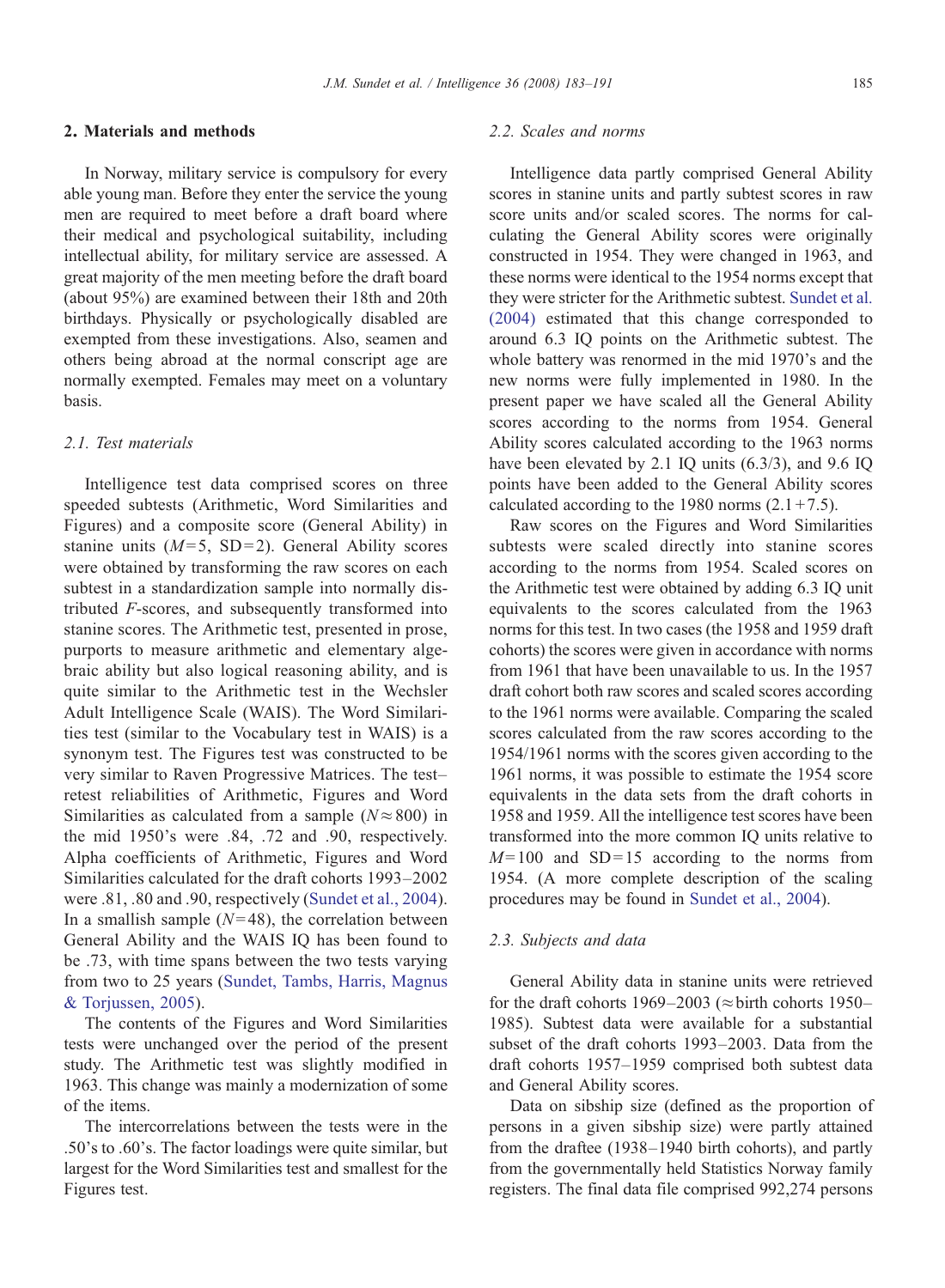<span id="page-3-0"></span>Table 1 Frequencies and proportions  $(\%)$  of persons by sibship size

| Sibship size   | N       | $\frac{0}{0}$ |  |
|----------------|---------|---------------|--|
|                | 67,798  | 6.8           |  |
| $\overline{2}$ | 329,719 | 33.2          |  |
| 3              | 320,296 | 32.3          |  |
| $\overline{4}$ | 158,891 | 16.0          |  |
| 5              | 64,282  | 6.5           |  |
| $6+$           | 51,288  | 5.2           |  |
| Total          | 992,274 |               |  |

having General Ability scores and sibship size data. 7902 (0.7%) were females, mainly from comparatively recent cohorts. The corresponding numbers for the Arithmetic, Figures and Word Similarities were 211,576, 211,074 and 211,206 persons. Sibship size data were ascertained for over 99% of those having General Ability data.

Sibship size ranged from 1 to 18. Sibships larger than 6 have been included in the subgroup comprising 6 siblings. We have studied General Ability means in sibship sizes from 1 to 6+, and relative proportions of sibship sizes in 13 cohort groups, each comprising three years. Subtest means were studied in two cohort groups (1938–1940 and 1974–1985).

Table 1 displays the frequencies of persons in the different sibship sizes for persons with General Ability scores.

## 2.4. Analysis strategy

The mean intelligence test score in the birth cohort j comprising k sibship sizes may be written as  $M_i = \sum M_{ii}^*$  $p_{ji}$  (*i* runs from 1 through *k*), where  $M_i$  is the intelligence mean in cohort *j*,  $M_{ii}$  is the mean intelligence of the *i*th sibship size in cohort *j*, and  $p_{ji}$  is the proportion of the *i*th sibship size in cohort  $j$ . According to this algebraic identity the mean of each birth cohort group has been decomposed into the mean intelligence test score within each sibship size and the proportion of each sibship size in each cohort group. Cohort changes in mean intelligence test scores within each sibship size, and changes in the proportion of each sibship size across cohorts may thus be studied separately. In addition, it is possible to study the course of the Flynn effect in various hypothetical, but theoretically interesting scenarios. We may imagine that the mean intelligence scores within sibships remained constant over all cohort groups, whereas the proportions of the different sibships across cohorts varied just as observed (this is the scenario illustrated in the Introduction). This would give the net contribution to the observed Flynn effect from changing proportions of persons in the various sibship sizes. A reference point is needed to do these calculations. Since the Flynn effect is a change of intelligence test means from older to younger cohorts, it is most natural to use the oldest cohort group as a point of reference. Thus, the estimated means due to changing proportions of sibship sizes alone, relative to the 1938–1940 birth cohort group was calculated by keeping the mean intelligence test score within each sibship size constant on the 1938– 1940 levels in all the subsequent cohort groups, and letting the proportions of the different sibship sizes vary across cohorts according to their observed values. In the first cohort group (1938–1940) the observed and the estimated means are identical. The estimated population mean in the second cohort (and similarly in each of the subsequent cohorts) was calculated as:  $M_2 = M_{11} * p_{21} +$  $M_{12} * p_{22} + M_{13} * p_{23} + M_{14} * p_{24} + M_{15} * p_{25} + M_{16} * p_{26}$ where the  $p$ 's are the observed proportions in the second cohort, and the  $M$ 's are the sibship means in the first cohort (1938–1940).

## 3. Results

Fig. 1 displays the observed mean scores by sibship size in13 different birth cohort groups.

Fig. 1 shows an increase in mean General Ability within all sibship sizes, and stronger in the comparatively large sibships. In sibship sizes from 1 to 3 the increase from the 1938–1940 to the 1983–1985 birth cohorts was about 5–6 IQ points. The corresponding increases in the means for 4 and 5-sibships were approximately 7–8 IQ points. In the 6+ sibships the increase was about 10–11 IQ points.

The total population means are influenced by changing family sizes across cohorts. The relative proportions (in  $\%$ ) units) of the various sibship sizes in each of the 13 cohort groups are shown in [Fig. 2](#page-4-0).



Fig. 1. Mean General Ability by sibship size and birth cohort group.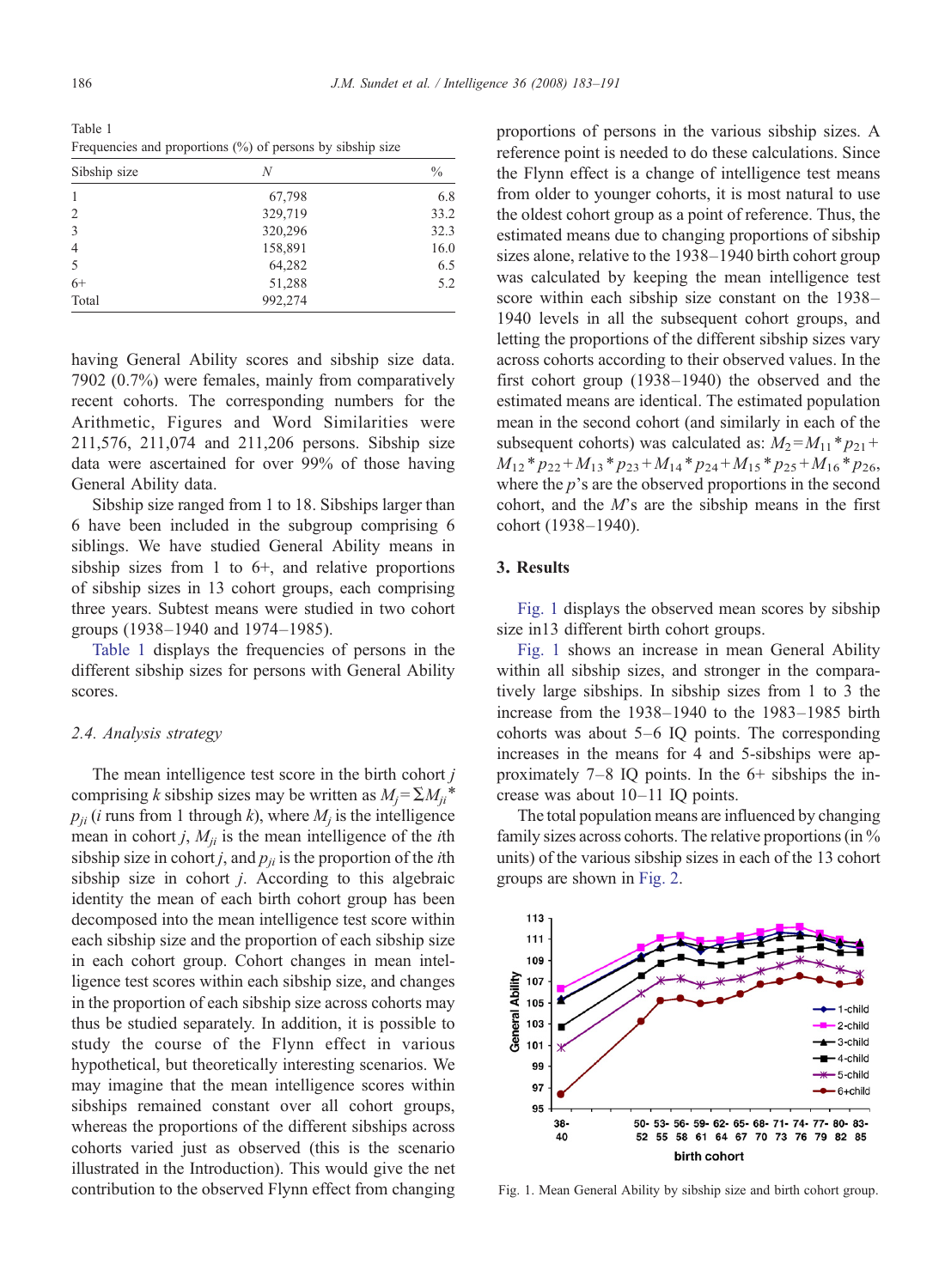<span id="page-4-0"></span>Clearly, there has been a change in the relative frequencies of the 6 different sibship sizes over birth cohorts. The general tendency is increasing proportions of small sibships at the expense of comparatively large sibships. The most dramatic feature is the drop in the relative proportion of 6+ sibships. In the 1938–1940 cohorts, the 6+ sibship size comprises nearly 20% of all sibship sizes. In the subsequent sibship sizes the proportion was, on average, less than 5%. The largest effects of proportion changes on the estimated population means should thus be expected to appear from the 1938–1940 birth cohort group to the 1950–1952 cohort group.

Fig. 3 shows the observed population means, and the estimated population means in 13 birth cohort groups, where the estimated means in each of the cohorts were calculated from the sibship means in the 1938–1940 cohort group, and the observed proportions of sibship sizes in each of the subsequent cohort groups.

As expected the increase in the estimated population means across cohorts was largest from the 1938–1940 cohort to the 1950–1952 cohort. The estimated change of intelligence in this period was around 1.5 IQ points. The change in observed means was around 6 IQ points. The estimated changes across the subsequent 12 cohorts were comparatively small (around 0.5 IQ points).

Considering the subtests, the sibship size effect was largest on the Word Similarities scores, followed by the Figures and the Arithmetic scores. In the 1938–1940 cohorts, the singletons scored on average 10.9 IQ points better than subjects from the 6+ sibship group on the Word Similarities test. The corresponding differences on the Figures and Arithmetic test were respectively 8.1 and 6.6 IQ points. In the most recent birth cohort group (1974–1985) singletons outscored the average person in 6+ sibships by 5–6 IQ points on the Word Similarities



Fig. 2. Proportions (%) of persons by sibship size and birth cohort group.



Fig. 3. Observed (obs) and estimated (est) General Ability means from changing sibship size distribution alone by birth cohort group.

test, 1.8–2.1 on the Figures test, and 1.5–1.6 on the Arithmetic test. The changes in the sibship means in the 1974–1985 birth cohorts were comparatively small, and have been collapsed into a single group.

Different sibship size effects on the subtests caused the estimated means (calculated in the same way as for General Ability) to be somewhat different. Table 2 displays the observed and the estimated population means for each of the three subtests.

Table 2 shows that the relation between observed and estimated means varied between the 3 subtests. Clearly, the observed means on the Figures test increased considerably more than the estimated means in the birth cohorts from 1938–1940 to 1974–1985 (around 15 and 2 IQ points, respectively). With regard to the scores on the Word Similarities test, around 35% of the observed increase from the 1938–1940 to the 1974–1985 cohorts was accounted for by the changing proportions of sibship size alone during that period. There were no appreciable changes of the observed mean scores on the Arithmetic subtest, so there is not much to explain.

Education may be a causal factor for both intelligence and sibship size, and may influence the correlation between them. In the present study, educational level (available for the 1950–1985 birth cohorts) was coded on a three-point scale according to the conventions used

Table 2

Observed (obs) mean scores and mean scores estimated (est) from changing distribution of sibship sizes alone for the Arithmetic, Figures and Word Similarities subtests by birth cohort group

| Cohort<br>group | Arithmetic |       | Figures |       | Word<br>Similarities |       |
|-----------------|------------|-------|---------|-------|----------------------|-------|
|                 | Obs        | Est   | Obs     | Est   | Obs                  | Est   |
| 1938-1940       | 103.3      | 103.3 | 101.3   | 101.3 | 103.5                | 103.5 |
| 1974-1985       | 103.5      | 104.9 | 116.4   | 103.2 | 109.3                | 105.6 |
| Diff            | 0.2        | 1.6   | 15.1    | 19    | 5.8                  | 2.1   |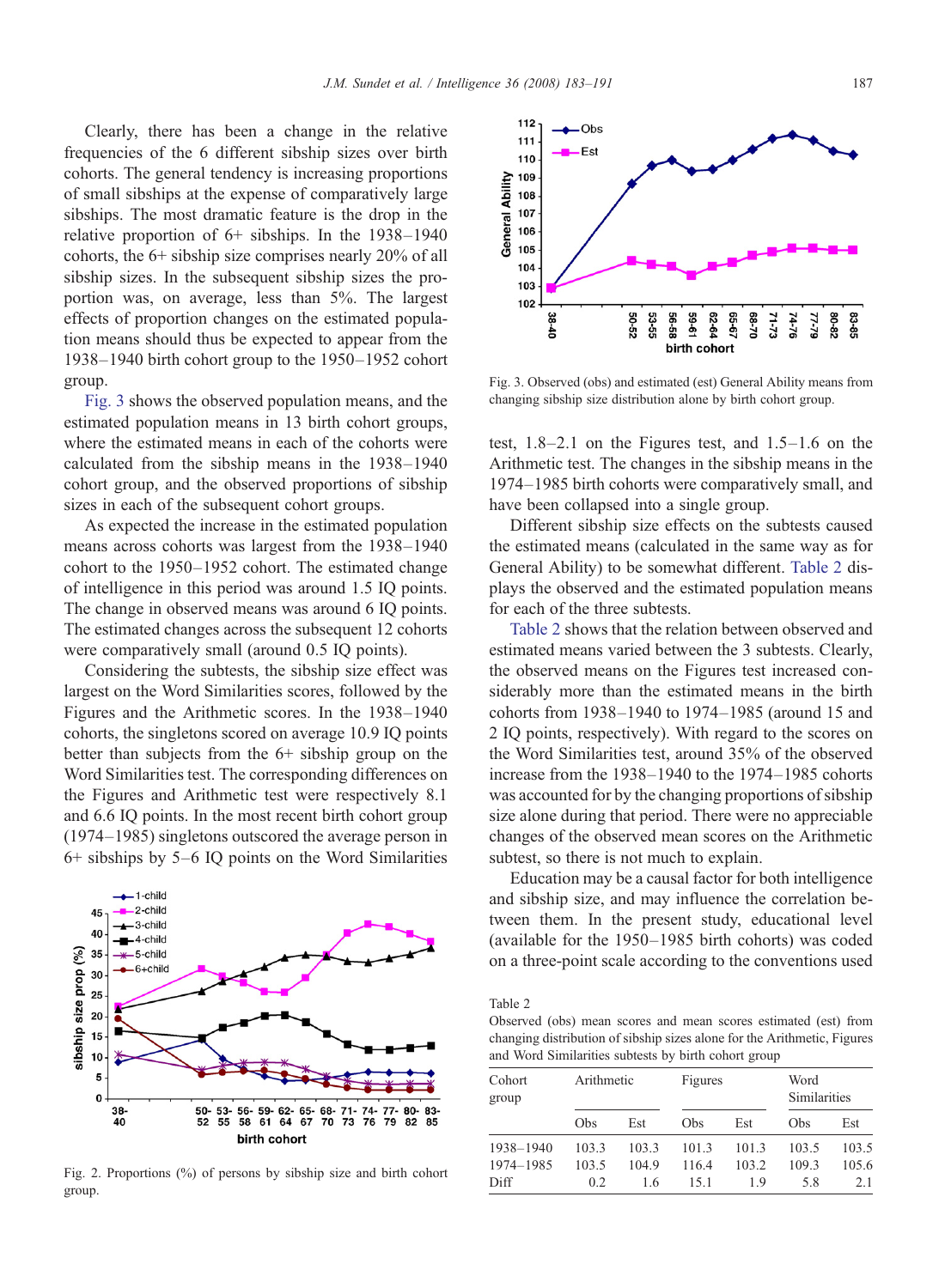by the governmentally held Statistics Norway: Low educational level (compulsory school only), medium educational level (some education beyond compulsory school, but no university education) and high educational level (at least some education at the university level). The correlation between the educational level and intelligence was 0.47. Members of comparatively small sibships tended to have more education than members of larger sibships. The overall correlation between sibship size and fathers' educational level was -0.13  $(N= 940.948)$ , decreasing from  $-0.16$  in the oldest cohorts to around  $-0.05$  in the more recent ones. It might be argued that crude categorization of the educational levels may have led to some underestimation of these correlations [\(Hunter & Schmidt, 1990\)](#page-8-0). As an indirect test of this possibility, we calculated the correlation between the educational level and intelligence test scores categorized into three approximately equally large groups. The correlation between the categorized IQ scores and educational level was only slightly lower than the correlation between the continuous IQ scores and educational level  $(r= 0.44)$ . Some of the conscripts were fathers as well. We accessed around 100,000 fathers with intelligence test scores. The sons were mostly born after the early 1970's. The correlation between the intelligence of fathers and sons was 0.40, and the correlation between the intelligence of the father and the number of offspring was 0.02.

# 4. Discussion

The tests used to assess the intellectual ability among Norwegian conscripts are representative of subtests regularly included in standard intelligence tests. Thus, the Arithmetic and Word Similarities subtests were similar to the Arithmetic and Vocabulary subtests in WAIS, and the Figures test was explicitly constructed to be similar to the Raven Progressive Matrices test. In [Cattell's \(1987\)](#page-7-0) system the first two tests measure crystallized intelligence, whereas the last one measures fluid intelligence. According to [Carroll's \(1993\)](#page-7-0) three-stratum taxonomy, they comprise part of the second stratum, immediately below the third-stratum g-factor. The General Ability score, obtained by combining the scores on the three tests, correlates highly with WAIS IQ scores. The General Ability scores reported in the present paper are thus quite comparable to IQ scores obtained on standard intelligence tests.

General Ability scores have been attained for almost 1 million conscripts comprising a large part of the Norwegian (male) population over almost half a century. Subtest data were ascertained for a subset of more than

212,000 persons. A great majority of the persons were tested between their 18th and 20th birthdays, ascertaining that the secular increases in mean intelligence test scores observed in the present data set do not comprise age effects. Data on sibship size were ascertained for over 99% of the persons with intelligence test scores.

Availability of family data enables a decomposition of the population means of intelligence test scores into effects of sibship size means and the effect of the proportions of persons comprising the various sibship sizes across cohorts. Cohort changes in sibship size intelligence means and changing proportions of persons comprising the different sibship sizes can then be studied separately [\(Figs. 1 and 2](#page-3-0)). Estimated cohort means can be calculated by keeping one of them constant at the level of a given cohort, while calculating the estimated mean intelligence test scores by letting the other vary according to the observed data. The possibility that fertility changes is a causal factor in the secular changes of intelligence test scores has occasionally been discussed in the literature (e.g. [Zajonc & Mullally, 1997\)](#page-8-0). Thus, we have chosen to calculate the estimated cohort means by simulating a situation in which the mean intelligence test scores within each sibship are at a constant level across cohorts and the proportions of the different sibship sizes vary according to the observed values.

The overall impression from the present results quite clearly indicate that the increase of the relative frequency of small families at the expense of larger ones alone accounts for a distinct, but modest part of the Flynn effect both in General Ability ([Fig. 3](#page-4-0)) and in the subtests [\(Table 2](#page-4-0)). The implication seems to be that changing fertility patterns should be taken into account when searching for the causes of the Flynn effect. It is a matter of preference whether the mean changes due to proportion changes should be considered a cause of the Flynn effect, or whether they should be considered as aggregation artifacts. The trend towards smaller families has probably been quite universal in the industrialized countries during the last 4–5 decades, and probably has contributed to the Flynn effect in all these countries. It remains to be shown whether similar family size changes may have contributed to the Flynn effect in non-industrialized countries like Kenya ([Daley et al., 2003](#page-7-0)). It might be conjectured, however, that the trend towards smaller families eventually will appear also in nonindustrialized countries. To the extent that the effect of sibship size on the mean intelligence test scores within a sibship is in the same direction as that observed in the present paper ([Fig. 1](#page-3-0)) and other large-scale studies in other western countries [\(Belmont & Marolla, 1973\)](#page-7-0), a Flynn effect might be expected due to changes in family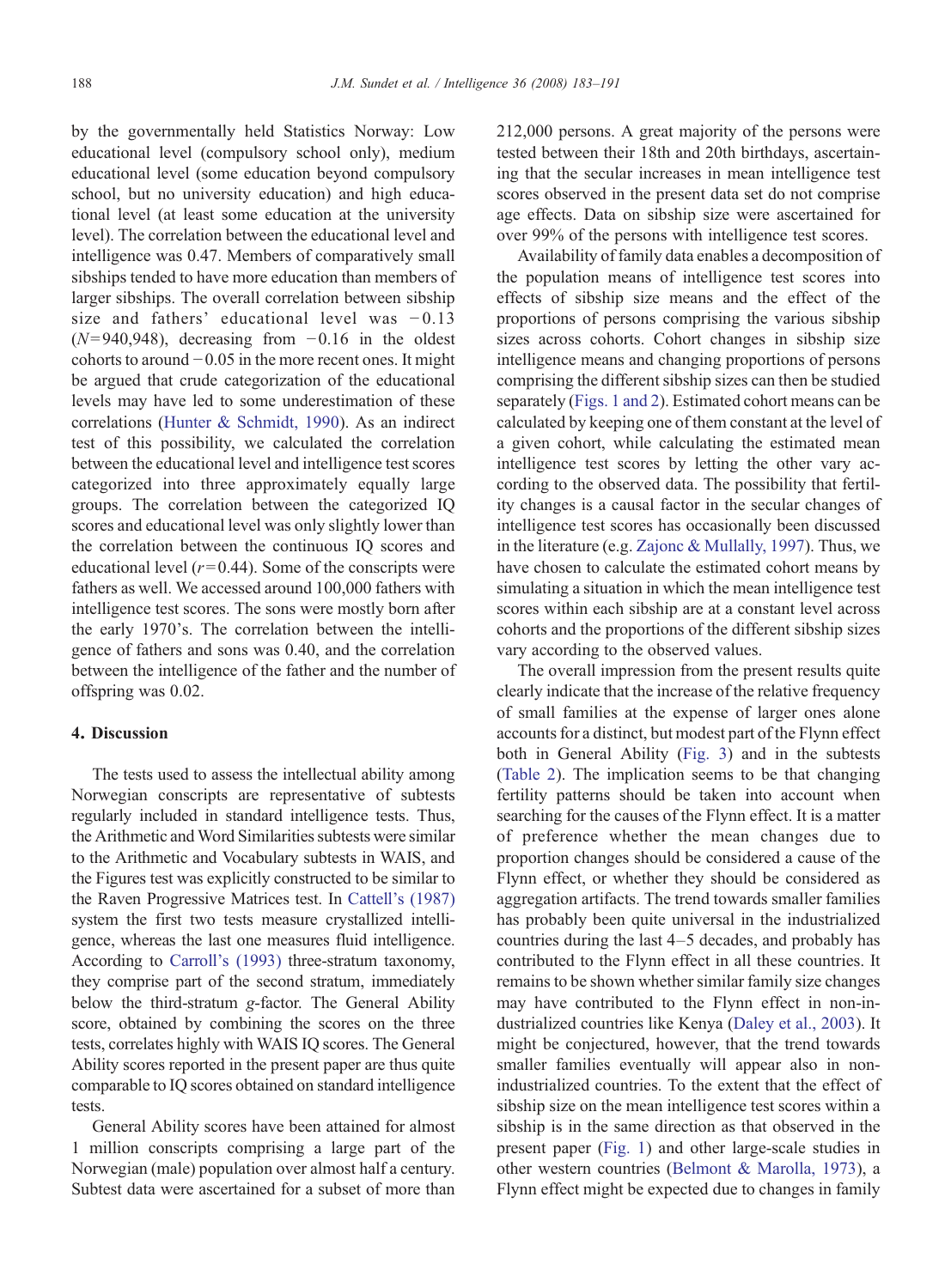size alone. Moreover, the increase per time unit will be faster if the family size patterns change comparatively quickly. In the case of increasing prevalence of large families at the expense of smaller families, a "negative" Flynn effect is expected.

The mere existence of sibship size effects on intelligence is a sine qua non for the effects of the proportion changes demonstrated in this paper. Without the sibship size effects, no effects of fertility changes are possible. The changes of the sibship means across cohorts ([Fig. 1\)](#page-3-0) are clearly informative about the part of the observed population mean changes that cannot be accounted for by proportion changes. This "residual" increase of mean scores is especially pronounced in the Raven-like Figures test, but is clearly discernible in the Word Similarities scores and also the composite General Ability scores [\(Fig. 3,](#page-4-0) [Table 2](#page-4-0)). The changes in means across cohorts tend to be somewhat larger for comparatively large sibships [\(Fig. 2\)](#page-4-0). In addition, there is a rather strong general increasing trend in the means across cohorts that is independent of sibship sizes. This is clearly seen in [Fig. 1](#page-3-0) by considering that the changes in sibship means are close to being parallel across wide ranges of cohorts.

Thus, there are three classes of (possibly overlapping) causes involved here. The causes of the negative correlation between sibship size and intelligence found in the present study [\(Fig. 1\)](#page-3-0) and other large-scale studies (e.g. [Belmont & Marolla, 1973\)](#page-7-0) are still not completely understood. It could be that low-IQ parents transmit genes less favorable for intelligence to their offspring than more clever parents. This proposal implies a negative correlation between the intellectual level of the parents and sibship size. The correlation between the educational level of the fathers and sibship size in the present material varies across cohorts. In the older cohorts it was around −.15, decreasing towards −.05 in the more recent cohorts. The correlation between the intelligence of the fathers and sibship size was practically zero. This seems to indicate that genes may play some part in the older cohorts, but not in the more recent ones. The other possibility is that the lower mean intelligence in large families is caused by environmental factors. The resource dilution theory [\(Blake, 1981\)](#page-7-0) proposes that parents have a limited amount of resources and that many children imply that each of them is allocated less resources, entailing that larger sibships should have lower mean IQ's relative to smaller sibships. The confluence theory [\(Zajonc & Mullally, 1997](#page-8-0)), constructed to explain the alleged birth order effect implies sibship size effects as well. Physiological factors, like increasing probability of maternal immune attacks upon fetal brains in utero by

increasing birth order ([Foster & Archer, 1979\)](#page-8-0), and decreasing supply of fatty acids (important for brain development) to later-born children during pregnancy [\(Al, v Houwelingen & Hornstra, 1997](#page-7-0)) also entail possible sibship size effects on intelligence. Recent contributions indicate that considering pregnancy and birth from an evolutionary perspective may be informative (e.g. [Haig, 1993\)](#page-8-0).

The changes of mean intelligence within sibships across cohorts in different sibship sizes [\(Fig. 1\)](#page-3-0) are presumably due to environmental factors. The causes of the differential changes of sibship size means across cohorts [\(Fig. 1](#page-3-0)) are at present unknown, but must be sought among factors having different impacts in sibships of different sizes. Among the possible factors might be that parents in more recent cohorts have more time for each of many children than in earlier times.

The change of sibship size intelligence score means seems to be approximately the same across a wide range of cohorts ([Fig. 1\)](#page-3-0), implying that the causes of these changes are independent of sibship size. To explain these changes it is necessary to search for factors that affect persons in various sibship sizes in approximately the same way. General effects of improved education, parents becoming more conscious of the importance to stimulate their children intellectually, more access to stimulating games, and increasing access to media are among the possible causes. These and other possibilities have been extensively discussed (cf. [Neisser, 1998](#page-8-0)), but no general consensus exists at present.

Relative to the observed change, the effect of changing sibship size proportions is smallest on the Raven-like Figures test, which also is the test with the lowest loading on the g-factor in the present material. Previous analyses of Norwegian conscript data have shown that the mean scores of the three subtests increased more or less in tandem from the birth cohorts immediately before the last World War to the birth cohorts in the early 1950's [\(Flynn, 1987\)](#page-7-0). In the subsequent cohorts, only the means on the Raven-similar test continued to increase, albeit with decreasing change rate, until it ceased to increase in the birth cohorts around the mid to late 1970's ([Sundet](#page-8-0) [et al., 2004\)](#page-8-0). The early changes of the subtests and General Ability means might have been caused by a combination of a changing g-factor and changing proportions of the different sibship sizes. The increasing means of the Raven-similar test in the subsequent 25 or so cohorts might not be explained by proportion changes. Since the means on the other two subtests, comprising the highest g loadings, did not increase during this period [\(Sundet et al., 2004\)](#page-8-0), increasing g may not be a main component of the secular trends on the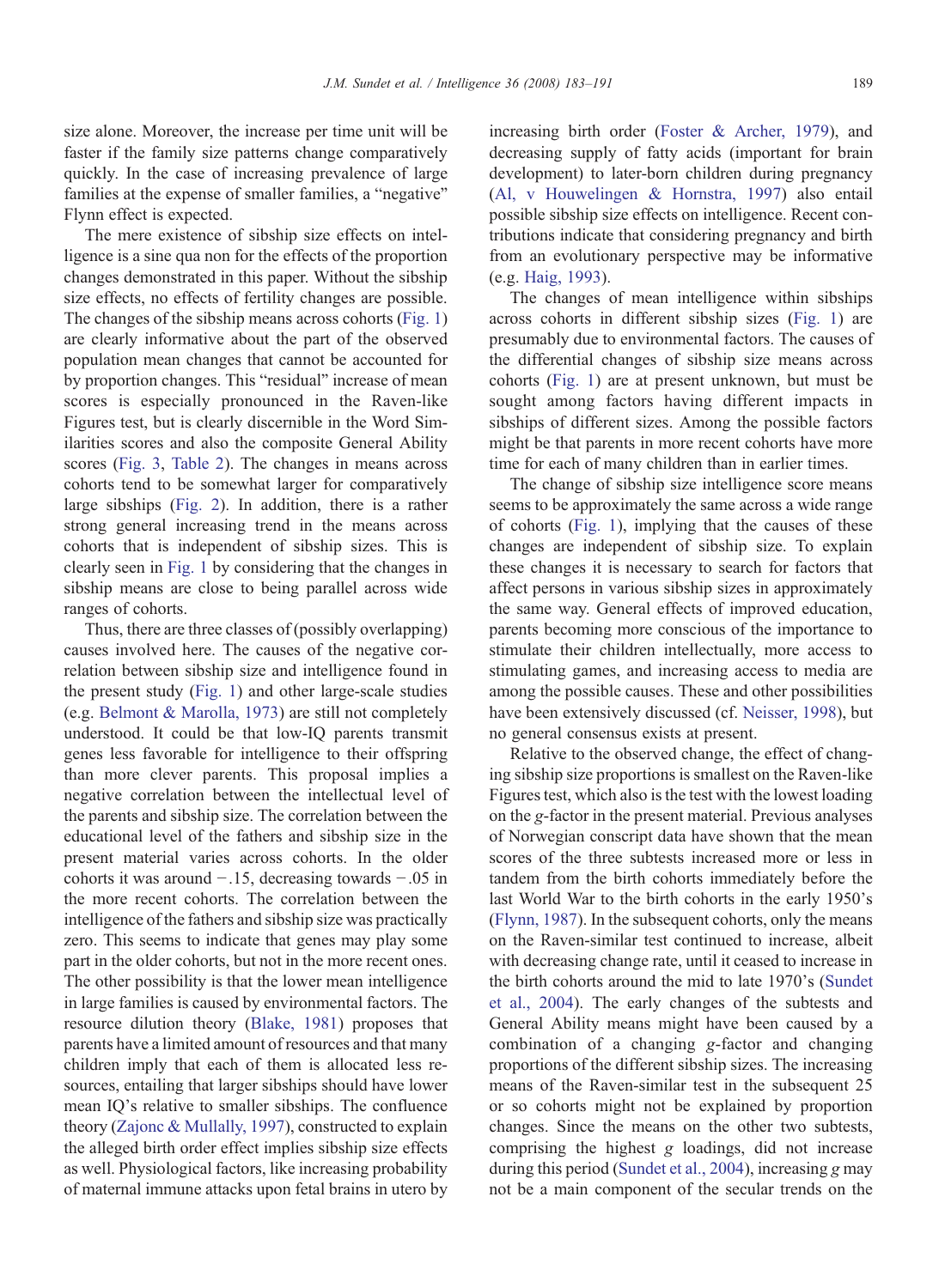<span id="page-7-0"></span>Raven-similar test, unless a fluid g is invoked (Colom, Juan-Espinosa & Garciá, 2001). Varying factor structures across cohorts [\(Wicherts et al., 2004\)](#page-8-0) indicate that measurements artifacts may be involved to some unknown extent.

The cessation, or even reversal of the Flynn effect observed in Norway [\(Fig. 3\)](#page-4-0) and Denmark [\(Teasdale &](#page-8-0) [Owen, 2005\)](#page-8-0) may not be explained by changing proportions of sibship sizes [\(Fig. 2](#page-4-0)). The possibility that ceiling effects may have suppressed the means in more recent cohorts has been discussed [\(Sundet et al., 2004;](#page-8-0) [Teasdale & Owen, 2005\)](#page-8-0). While there might be some ceiling effects in the Norwegian data, this does not seem to be the case in Denmark. Data from the Netherlands [\(te Nijenhuis, de Jong, Evers, & Van der Flier,](#page-8-0) [2004](#page-8-0)) indicate that immigrants from non-industrialized countries have weaker (but improving) academic achievements than ethnic Dutch. Assuming that these results generalize to Norway, it is possible that a greater proportion of developing country conscripts in the Norwegian Army could have contributed to the cessation of the Flynn effect. If this is true, the prevalence of conscripts comprising large sibship sizes should have increased in the more recent cohorts. This is not the case ([Fig. 2](#page-4-0)). A probable reason is that the first generation of immigrants was mostly not liable for military service for age, language and other reasons. The second immigration generation is largely still too young to enter the service.

An obvious limitation of the present data material is that it almost exclusively comprises males, and strictly does not generalize to the female population. However, [Flynn \(1998\)](#page-8-0) reported similar intelligence gains among male and female Israeli conscripts. The selection due to the exclusion of physically or psychologically disabled persons may have introduced a small bias in the intelligence test score means, but this selection has probably remained unchanged over the observation period, and is not likely to have affected the observed secular trends appreciably. The test battery comprises only three separate tests. A larger number of subtests might have given a more complete picture of the nature of the Flynn effect.

A possible objection to the results presented in the present paper is that the calculation of the effects of changing proportion is dependent upon the reference point. It is true that the effects might have been somewhat different using other reference points than the sibship size differences in mean intelligence in the 1938–1940. Given that the Flynn effect is a change of the mean intelligence from older to more recent cohorts, it is natural to choose the oldest cohort group as a reference point.

There are still many unsolved questions regarding both the nature and the causes of the Flynn effect. To mention a few: [Rodgers \(1998\)](#page-8-0) raised the question of whether the Flynn effect is a cohort or a period effect (the number of deaths in a war is an example of a period effect; people are more probable to die, more or less independent of birth cohort. This is still an unresolved issue, and can not, as far as we can see, be resolved in the present data set. Also the question of measurement bias needs further investigation [\(Wicherts et al., 2004\)](#page-8-0). Quite a lot of work remains before the causes are clarified. The present results point to the potential utility of studying the Flynn effect in subgroups of different kinds and possible changes of the relative proportions of subgroups over time.

## Acknowledgements

We are indebted to the Norwegian Armed Forces and the Norwegian Social Science Data Services for kindly making the data used in this paper available to us. Psychologist Dag Barlaug at the Psychological services, Norwegian Armed Forces made subtest data available. Psychologists Tore M. Torjussen and Olav Storsve were very helpful in ascertaining data and information about the tests and testing procedures. Dag Erik Eilertsen was very helpful in organizing the data files used in the analyses. Thomas W. Teasdale and James R. Flynn generously commented on an earlier version of the present manuscript.

#### References

- Al, M. D. M., v Houwelingen, A. C., & Hornstra, G. (1997). Relation between birth order and the maternal and neonatal docosahexaenoic acid status. European Journal of Clinical Nutrition, 51, 548−553.
- Alwin, D. F. (1991). Family of origin and cohort differences in verbal ability. American Sociological Review, 56, 625−638.
- Belmont, L., & Marolla, F. (1973). Birth order, family size and intelligence. Science, 182, 1096−1101.
- Blake, J. (1981). Family size and the quality of children. Demography, 18, 421−442.
- Carroll, J. B. (1993). Human cognitive abilities. A survey of factoranalytic studies Cambridge: University Press.
- Cattell, R. B. (1987). Intelligence: Its structure, growth and action Amsterdam: North-Holland.
- Colom, R., Juan-Espinosa, M., & Garciá, L. F. (2001). The secular increase in test scores is a "Jensen effect". Personality and Individual Differences, 30, 553−559.
- Daley, T. C., Whaley, S. E., Sigman, M. D., Espinosa, M. P., & Neumann, C. (2003). IQ on the rise. The Flynn Effect in rural Kenyan children. Psychological Science, 14, 215−219.
- Flynn, J. R. (1987). Massive IQ gains in 14 nations: What IQ tests really measure. Psychological Bulletin, 101, 171−191.